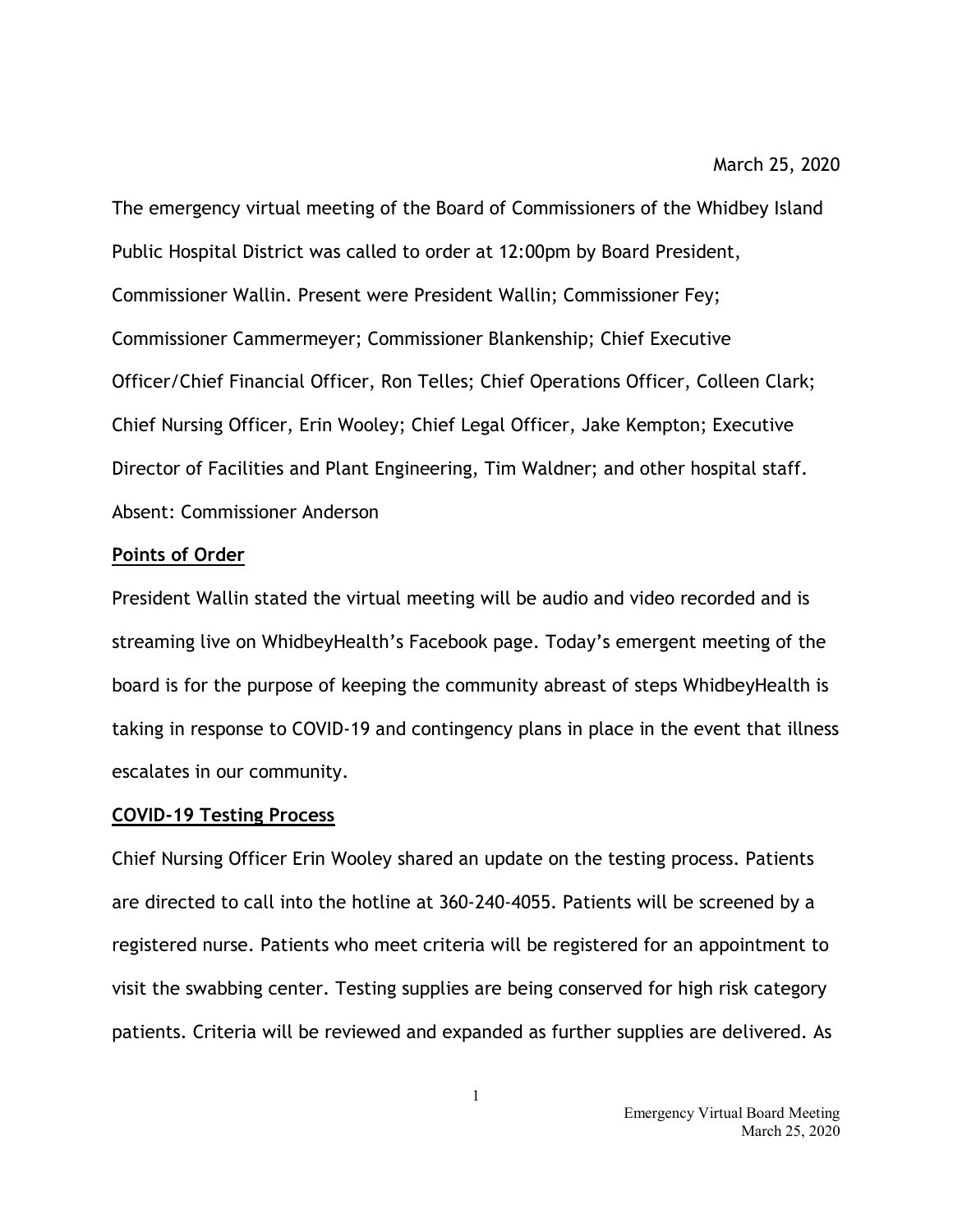of today, swabs will be sent to the University of Washington in an effort to receive test results more quickly. Test results through the previous service, Quest, were taking 7-10 days to return. Ms. Wooley stated a member of the WhidbeyHealth Quality team will call patients with results, confirming patient name and date of birth prior to giving results. Test results are also available via the patient portal. Patients are encouraged to sign up.

#### **Surge Capacity**

Chief Nursing Officer Erin Wooley stated staffing contingency plans are ramping up for respiratory therapists, CNA's, RN's and providers by partnering with a crisis staffing organization that will provide staff for short 6 week assignments. A call has also been put out to the community for volunteer staff with clinical experience. Cross training is underway for staff working in service lines that have been closed or reduced.

#### **Supplies**

Executive Director of Facilities and Plant Engineering, Tim Waldner gave the following current statistics on personal protective equipment: 6,400 N95 masks on hand with an expected shipment in the coming week of an additional 500 masks with 45,000 more on order; 16,000 droplet masks on order; 6,000 surgical masks on order. Additionally orders for protective gowns and additional ventilators have been placed.

#### **Facilities**

Mr. Waldner stated the Medical Center currently has capacity for 51 patients in house with 3 negative air rooms and an additional 7 in process. The Engineering team will continue to add negative air rooms in the coming weeks and is looking at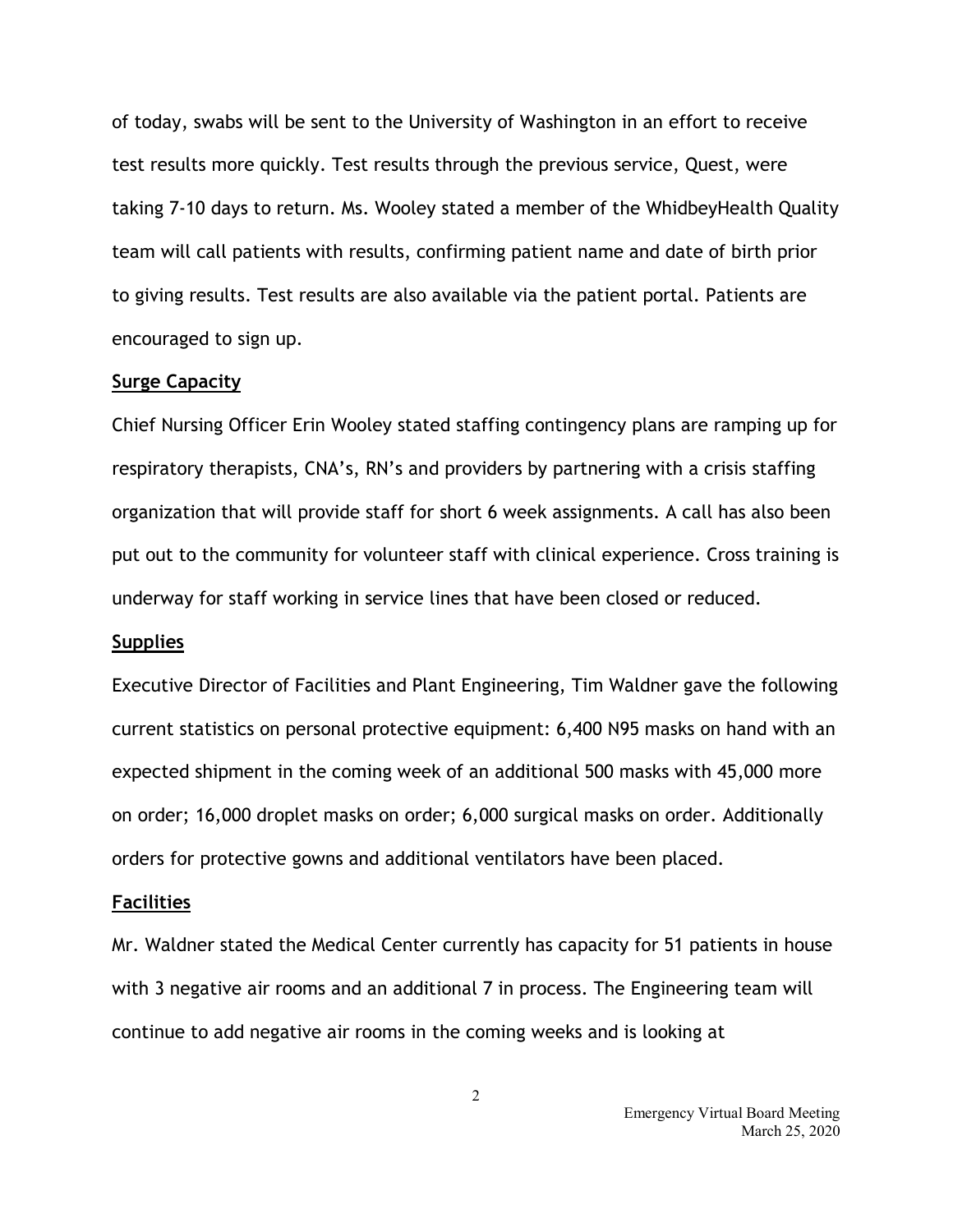opportunities to create these negative air spaces both in the old PACU and existing PACU.

## **Clinics**

Chief Operations Officer Colleen Clark shared efforts to provide a telemedicine option for primary care, rehab and home health patients. Patients who would like to schedule a telehealth appointment were advised to contact their provider's office. Communication with your provider is available via the patient portal, email, Skype, FaceTime and a variety of other methods.

Ms. Clark stated services are being compressed. Lab services in Clinton will be available Mondays, Wednesdays and Fridays from 7am to noon beginning next week with lab services available 24 hours per day at the Medical Center. Mammography services will be temporarily unavailable at the Clinton clinic but will continue to be available at the Oak Harbor Clinic. The Sleep Center and Sleep Lab will also have services compressed next week with a forthcoming telemedicine option. Ms. Clark stated the grand opening of the walk in clinic in Clinton has been delayed to May  $5<sup>th</sup>$ .

### **Community**

Ms. Clark thanked the many community volunteers who have submitted their information to be signed up as clinical volunteers should the need arrive. There have also been over 250 community members who have donated personal protective equipment.

Chief Executive Officer Ron Telles spoke to the cooperation with regional healthcare systems. They have continued to work together through this time of crisis discussing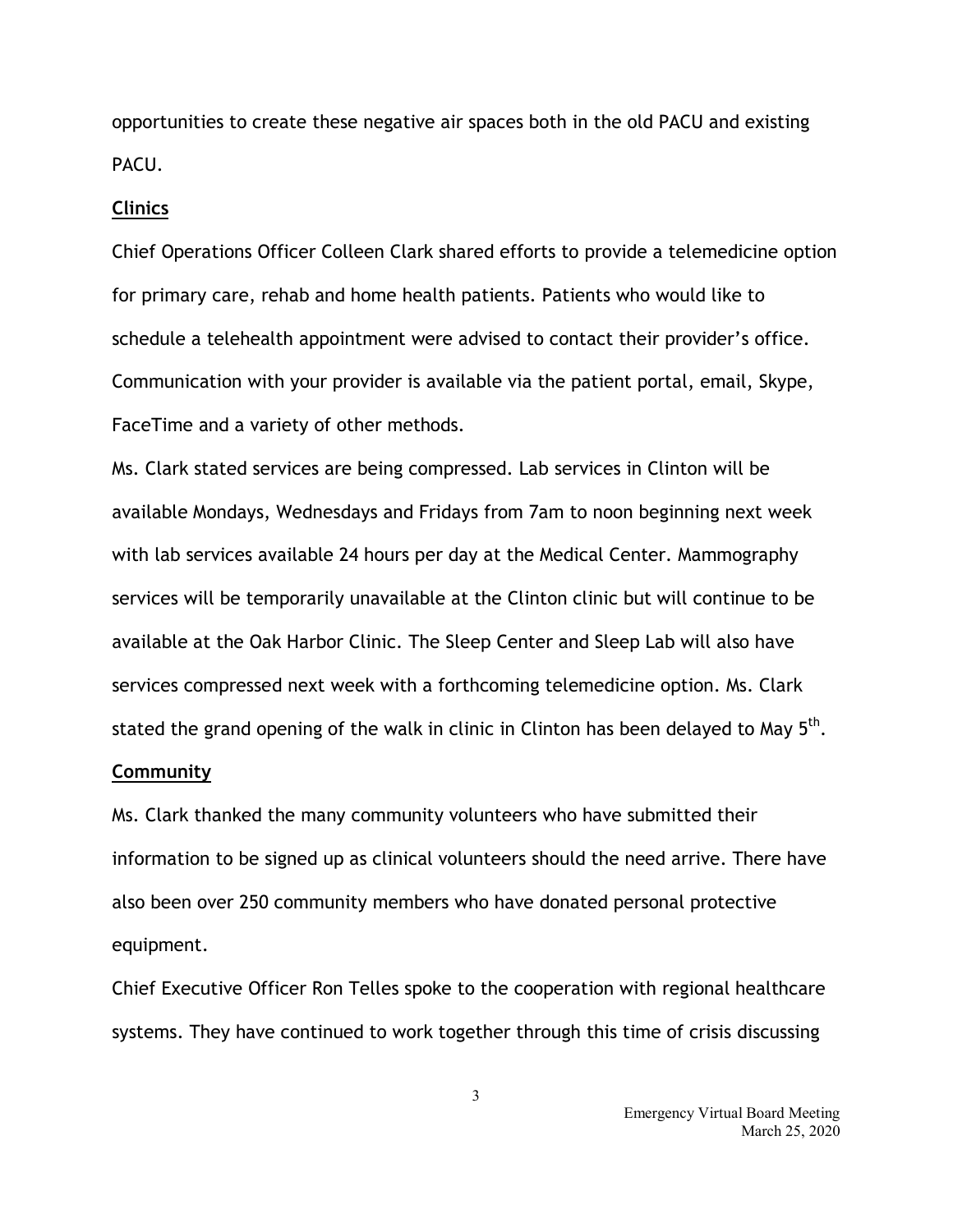challenges, confirmed COVID cases, staffing challenges and barriers presented during this pandemic. Mr. Telles stated it is a shared responsibility to care for our communities together. Mr. Telles reiterated the importance to stay home and stay healthy to flatten the curve and avoid the surge in our hospitals. Gratitude was expressed to our partners at Naval Air Station Whidbey Island who are working to get supplies and their staff to support WhidbeyHealth in the event of a surge. Mr. Telles thanked the community for the outpouring of support and stated he has received several letters that are being shared with our team and are much appreciated. Mr. Telles spoke to the continued financial challenges that have come with COVID19. Elective surgeries have been cancelled; unessential service lines have been reduced or temporarily closed. This has had a huge effect on revenue stream resulting in an estimated loss of \$2 million per month in net revenue. In addition, WhidbeyHealth has opened service lines including the swab tent and call center and made significant personal protective equipment purchases. This is a burden to hospitals across our country and Mr. Telles has spoken with elected officials soliciting support.

# **Q&A**

Chief Legal Officer Jake Kempton presented questions from the public. In response to the query of how the public can help, information for the WhidbeyHealth Foundation was shared. They have coordinated a COVID-19 relief fund and are available via phone at 360-678-7656 x4021 or at whidbeyhealth.org. In response to a request to address the current situation at Careage, CNO Erin Wooley directed the public to the Island County Department of Health for figures on current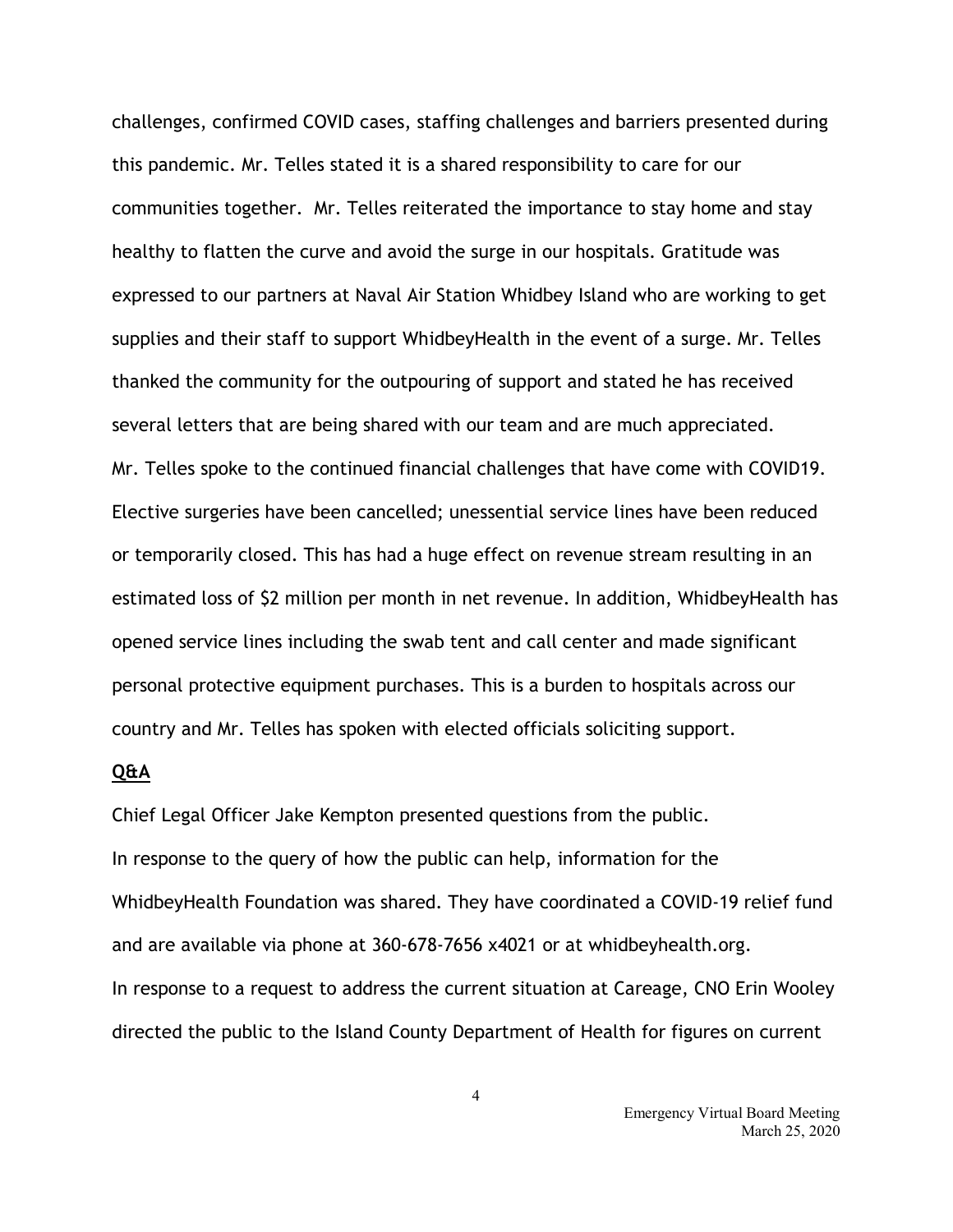cases. WhidbeyHealth is actively working to support Careage. Though we are not affiliated with Careage, we are in contact to provide support. Ms. Wooley provided confirmation that the naval base is included in the county's numbers along with all of Island County.

In response to a question regarding whether WhidbeyHealth has sufficient PPE to protect our healthcare workers, Executive Director Tim Waldner stated at this time we have a 30 day supply on hand with expected deliveries.

In response to questions regarding telemedicine, COO Colleen Clark stated work is underway with our IT department to get MAC clinic and oncology services up and running with a target date of Monday the  $30<sup>th</sup>$ .

Ms. Clark stated access to details of telemed services and closed services are available on WhidbeyHealth's website and social media page. Registrars at all WhidbeyHealth clinics also have access to this information for those without internet access.

In response to a query regarding instructions for mask making, Public Relations Office Patricia Duff stated instructions will be posted on the WhidbeyHealth website. In response to a question regarding the safety of fabric masks and what their intended use is, Tim Waldner stated fabric masks are planned to be used as a last resort as a cover to preserve N-95 masks in the event that N-95 mask stock runs low. COO Colleen Clark stated fabric masks will also be sent home with discharging patients. In response to a question regarding Emergency Services, CNO Erin Wooley stated the paramedics follow the same CDC guidelines on personal protective equipment that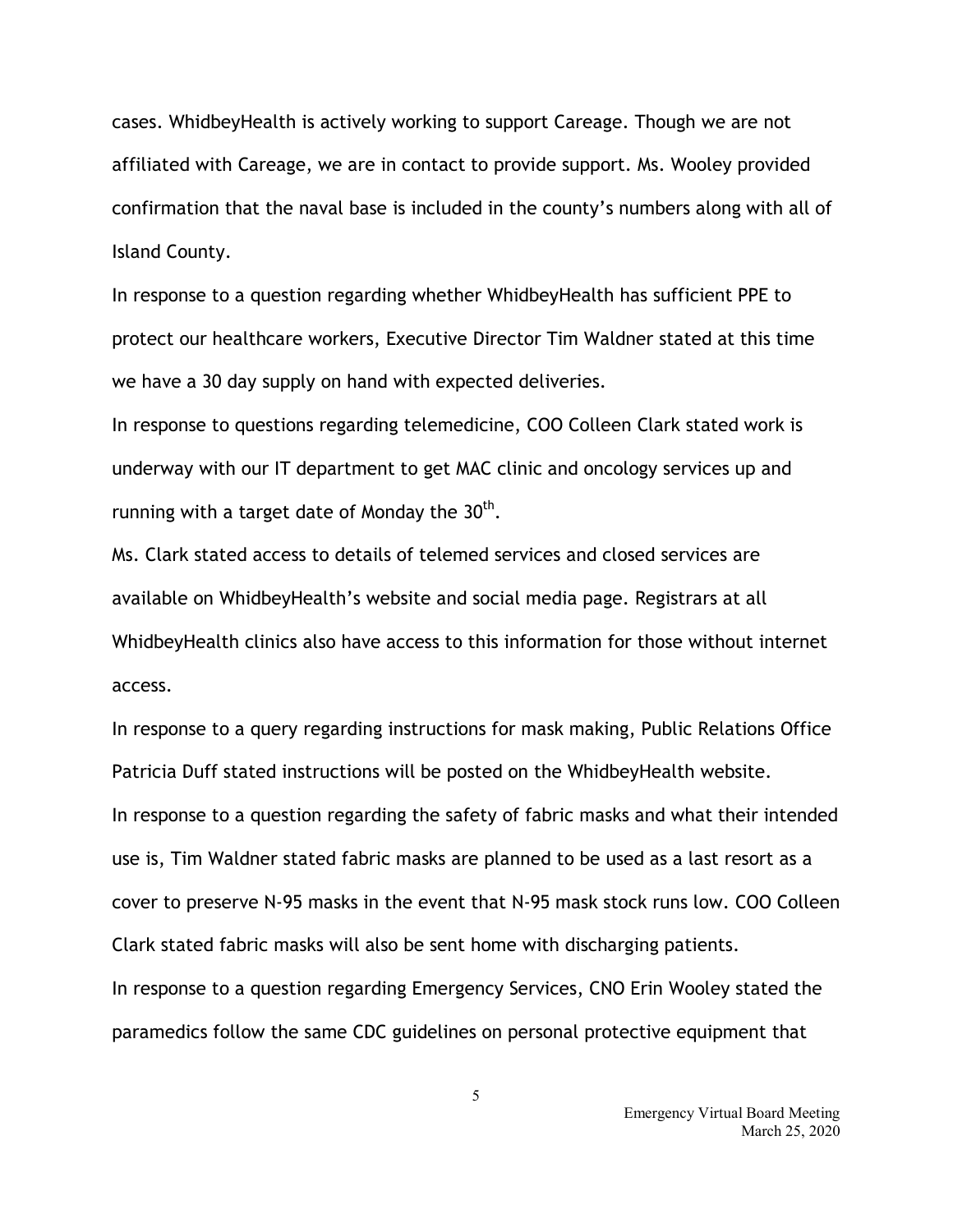the medical center follows. In some cases, paramedics are using full body suits to protect their clothing. There are rigorous protocols in place for protecting patients and staff including a thorough disinfecting of ambulances between each patient. In response to a query regarding what WhidbeyHealth is doing to support the mental health and wellbeing of the staff, CEO Ron Telles stated WhidbeyHealth offers a free, confidential employee assistance program to all staff with virtual services available.

# **Adjournment**

There being no further business the board meeting adjourned at

12:56pm.

\_\_\_\_\_\_\_\_\_\_\_\_\_\_\_\_\_\_\_\_\_\_\_\_\_\_\_\_\_\_\_\_\_\_\_\_\_\_\_\_\_\_\_\_\_\_ President of the Commission

Secretary of the Commission

**Commissioner** 

\_\_\_\_\_\_\_\_\_\_\_\_\_\_\_\_\_\_\_\_\_\_\_\_\_\_\_\_\_\_\_\_\_\_\_\_\_\_\_\_\_\_\_\_\_\_

\_\_\_\_\_\_\_\_\_\_\_\_\_\_\_\_\_\_\_\_\_\_\_\_\_\_\_\_\_\_\_\_\_\_\_\_\_\_\_\_\_\_\_\_\_\_

Commissioner

\_\_\_\_\_\_\_\_\_\_\_\_\_\_\_\_\_\_\_\_\_\_\_\_\_\_\_\_\_\_\_\_\_\_\_\_\_\_\_\_\_\_\_\_\_\_